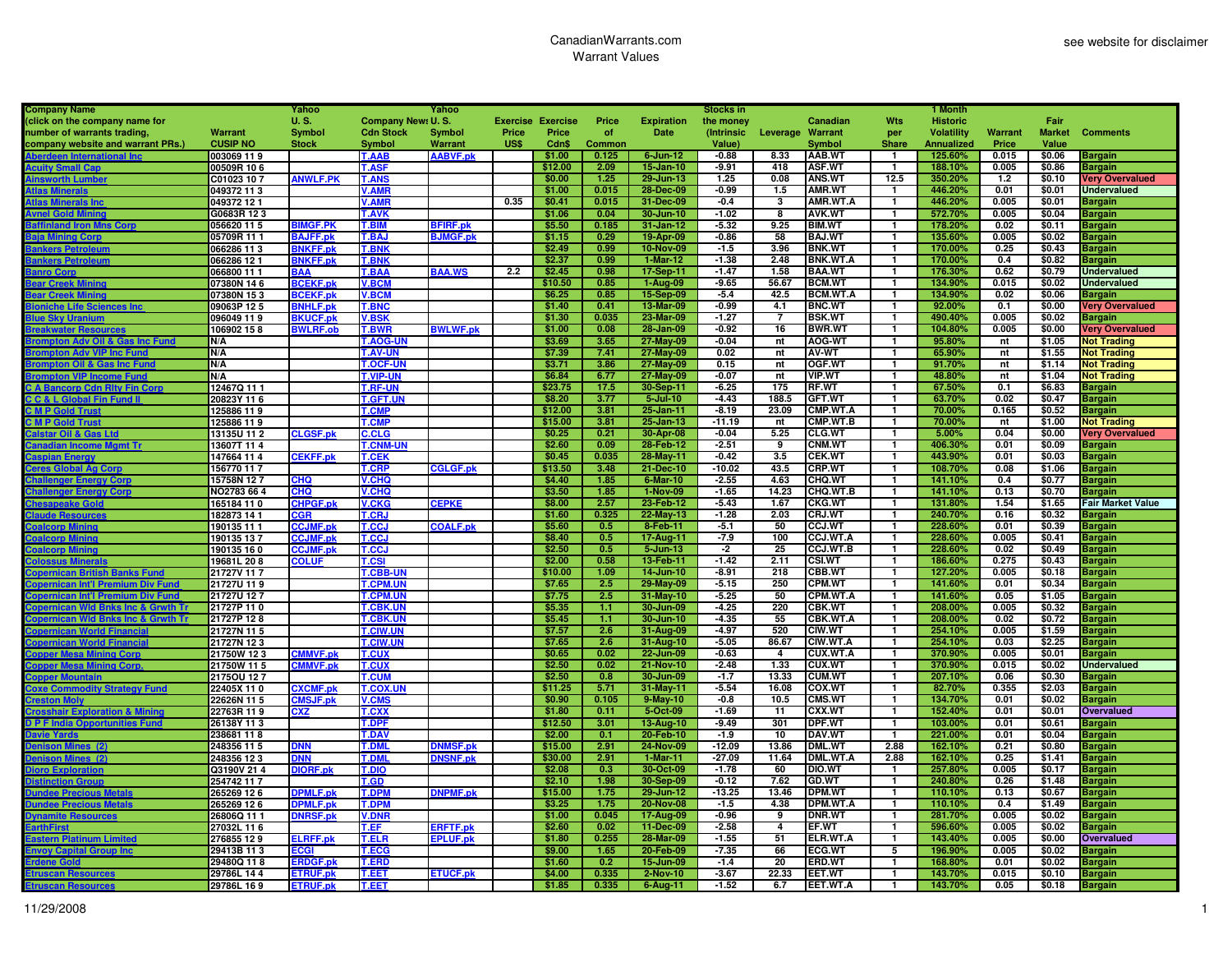## CanadianWarrants.com

| European Premium Dividend                       | 29879E 114               |                                    | T.EPD.UN                     |                 |        | \$10.00           | $\overline{3}$ | 12-Nov-10                   | -7                 | 300            | EPD.WT                           | -1                           | 103.90%            | 0.01          | \$0.87           |                                  |
|-------------------------------------------------|--------------------------|------------------------------------|------------------------------|-----------------|--------|-------------------|----------------|-----------------------------|--------------------|----------------|----------------------------------|------------------------------|--------------------|---------------|------------------|----------------------------------|
|                                                 |                          |                                    |                              |                 |        |                   |                |                             |                    |                |                                  |                              |                    |               |                  | <b>Bargain</b>                   |
| <b>aircourt Gold Incom</b>                      | 30376T 117               |                                    | <b>T.FGX</b>                 | <b>FRCRF.pk</b> |        | \$10.00           | 5.49           | 31-May-10                   | $-4.51$            | 23.87          | <b>FGX.WT</b>                    | $\mathbf{1}$                 | 260.80%            | 0.23          | \$4.78           | <b>Bargain</b>                   |
| <b>Faircourt Gold Incom</b>                     | 30376T 117               |                                    | <b>T.FGX</b>                 | <b>FRCRF.pk</b> |        | \$10.00           | 5.49           | 30-Oct-09                   | $-4.51$            | 23.87          | <b>FGX.WT</b>                    | $\mathbf{1}$                 | 260.80%            | 0.23          | \$4.12           | <b>Bargain</b>                   |
| <b>First Majestic Silver Corp</b>               | 32076V 129               | <b>FRMSF.pk</b>                    | T.FR                         |                 |        | \$7.00            | 1.66           | 25-Mar-10                   | $-5.34$            | 13.83          | FR.WT.A                          | $\mathbf{1}$                 | 144.70%            | 0.12          | \$0.55           | <b>Bargain</b>                   |
| <b>Cocused Global Trends Fund</b>               | 34416R 11 5              |                                    | <b>T.FTF</b>                 |                 |        | \$10.25           | $\overline{4}$ | 30-Jul-10                   | $-6.25$            | 200            | <b>FTF.WT</b>                    | $\mathbf{1}$                 | 100.30%            | 0.02          | \$1.13           | <b>Bargain</b>                   |
| <b>Focused Global Trends Fund</b>               | 34416R 11 5              |                                    | T.FTF                        |                 |        | \$10.25           | $\overline{4}$ | 30-Jan-09                   | $-6.25$            | 200            | <b>FTF.WT</b>                    | 1                            | 100.30%            | 0.02          | \$0.04           | <b>Bargain</b>                   |
| <b>Fortress Energy Inc</b>                      | 34958M 110               | <b>FEIFF.pk</b>                    | T.FEI                        |                 |        | \$2.00            | 0.31           | 20-Jun-11                   | $-1.69$            | 20.67          | <b>FEI.WT</b>                    | $\mathbf{1}$                 | 131.50%            | 0.015         | \$0.13           | <b>Bargain</b>                   |
| Fortune Minerals                                | 34967D 135               | <b>FTMDF.pk</b>                    | T.FT                         |                 |        | \$3.75            | 0.53           | 26-Jul-09                   | $-3.22$            | 106            | FT.WT                            | $\mathbf{1}$                 | 131.20%            | 0.005         | \$0.02           | <b>Bargain</b>                   |
| <b>Fralex Therapeutics Inc</b>                  | 49381E 113               | <b>FRLXF.pk</b>                    | <b>T.FXI</b>                 |                 |        | \$4.00            | 0.02           | 14-Feb-09                   | $-3.98$            | 0.2            | <b>FXI.WT</b>                    | $\mathbf{1}$                 | 746.40%            | 0.1           | \$0.01           | <b>Very Overvalued</b>           |
| Franco-Nevada                                   | 351858 113               | <b>GVCM.pk</b>                     | <b>T.FNV</b>                 |                 |        | \$32.00           | 16.85          | 13-Mar-12                   | $-15.15$           | 7.49           | <b>FNV.WT</b>                    | $\mathbf{1}$                 | 93.70%             | 2.25          | \$8.67           | <b>Bargain</b>                   |
| Front Street Resource Perf. Fund                | 35902M 11 4              |                                    | <b>T.FRE</b>                 |                 |        | \$11.00           | -3.            | 9-Nov-09                    | -8                 | 100            | FRE.WT                           | $\mathbf{1}$                 | 123.70%            | 0.03          | \$0.52           | <b>Bargain</b>                   |
| <u> Seovic Mining Corp</u>                      | 373686 120               | <b>GVCM.pk</b>                     | <b>T.GMC</b>                 | <b>GVCMW.pk</b> |        | \$2.75            | 0.62           | 3-Nov-11                    | $-2.13$            | 5.39           | <b>GMC.WT</b>                    | $\mathbf{1}$                 | 102.80%            | 0.115         | \$0.23           | <b>Bargain</b>                   |
| <b>Geovic Mining Corp</b>                       | U37397 11 1              | <b>GVCM.pk</b>                     | <b>T.GMC</b>                 | <b>GVICW.pk</b> |        | \$3.00            | 0.62           | 6-Mar-12                    | $-2.38$            | 10.33          | <b>GMC.WT.A</b>                  | $\mathbf{1}$                 | 102.80%            | 0.06          | \$0.24           | <b>Bargain</b>                   |
| <u> Seovic Mining Corp</u>                      | 377903 14 1              | <b>GVCM.pk</b>                     | <b>T.GMC</b>                 |                 |        | \$5.00            | 0.62           | 27-Apr-12                   | $-4.38$            | 31             | GMC.WT.B                         | $\mathbf{1}$                 | 102.80%            | 0.02          | \$0.20           | <b>Bargain</b>                   |
| <b>Global Agribusiness Trust</b>                | 37949D 115               |                                    | <b>T.AGB.UN</b>              | <b>GBAGF.pk</b> |        | \$10.00           | 3.74           | 30-Nov-10                   | $-6.26$            | 41.56          | <b>AGB.WT</b>                    | $\mathbf{1}$                 | 95.50%             | 0.09          | \$1.11           | <b>Bargain</b>                   |
| Global Banks Premium Income Trust               | 37945D 119               |                                    | <b>T.GBP.UN</b>              |                 |        | \$5.95            | 1.51           | 31-Jul-09                   | -4.44              | 50.33          | <b>GBP.WT</b>                    | $\mathbf{1}$                 | 213.00%            | 0.03          | \$0.59           | <b>Bargain</b>                   |
| <b>Slobal Banks Premium Income Trust</b>        | 37945D 127               |                                    | <b>T.GBP.UN</b>              |                 |        | \$6.05            | 1.51           | 31-Jul-10                   | $-4.54$            | 75.5           | <b>GBP.WT.A</b>                  | $\mathbf{1}$                 | 213.00%            | 0.02          | \$1.08           | <b>Bargain</b>                   |
| <b>Global Uranium</b>                           | 379462 11 2              | <b>GURAF.pk</b>                    | <b>T.GUR</b>                 |                 |        | \$10.25           | 1.15           | 30-Jun-10                   | $-9.1$             | 32.86          | <b>GUR.WT</b>                    | $\mathbf{1}$                 | 110.50%            | 0.035         | \$0.12           | <b>Bargain</b>                   |
| <b>Gold Point Energy Corp</b>                   | 380956 177               | <b>GPEGF.pk</b>                    | <b>V.GPE</b>                 |                 |        | \$0.50            | 0.03           | 29-Dec-08                   | $-0.47$            | 6              | <b>GPE.WT</b>                    | $\mathbf{1}$                 | 648.30%            | 0.005         | \$0.01           | <b>Bargain</b>                   |
| <b>Gold Wheaton</b>                             | 38075N 133               | <b>GLWGF.pk</b>                    | <b>V.GLW</b>                 |                 |        | \$1.00            | 0.275          | $8 -$ Jul-13                | -0.73              | 3.93           | <b>GLW.WT</b>                    | $\mathbf{1}$                 | 169.90%            | 0.07          | \$0.25           | <b>Bargain</b>                   |
| addcorp                                         | 390124 11 3              | GG                                 | T.G                          | GG-WT           |        | \$45.75           | 35             | $9 - Jun-11$                | $-10.75$           | 4.12           | G.WT.G                           | $\mathbf{1}$                 | 126.50%            | 8.5           | \$23.49          | <b>Bargain</b>                   |
| <b>Solden Predator</b>                          | 38116H 129               | <b>GPDRF.pk</b>                    | T.GP                         |                 |        | \$3.35            | 0.14           | 15-Aug-11                   | $-3.21$            | $\mathbf{1}$   | GP.WT                            | $\mathbf{1}$                 | 250.80%            | 0.14          | \$0.12           | Overvalued                       |
| ìreat Basin                                     | 45107L 118               | GBN                                | T.GBG                        | <b>GBNAF.pk</b> |        | \$3.50            | 1.16           | 17-Apr-09                   | $-2.34$            | 38.67          | GBG.WT                           | $\mathbf{1}$                 | 134.70%            | 0.03          | \$0.10           | <b>Bargain</b>                   |
| igh Desert Gold Corp                            | 42965Y 118               | <b>HDGCF.pk</b>                    | <b>T.HDG</b>                 |                 |        | \$0.65            | 0.24           | 17-Oct-09                   | $-0.41$            | 24             | <b>HDG.WT</b>                    | $\mathbf{1}$                 | 125.10%            | 0.01          | \$0.05           | <b>Bargain</b>                   |
| ligh River Gold Mines                           | 42979J 156               | HRIVF.pk                           | T.HRG                        |                 |        | \$4.00            | 0.125          | 8-Nov-10                    | $-3.88$            | 8.33           | <b>HRG.WT</b>                    | $\mathbf{1}$                 | 311.00%            | 0.015         | \$0.11           | <b>Bargain</b>                   |
| <b>ludbay</b>                                   | 443628 128               | <b>BMFF.pk</b>                     | <b>T.HBM</b>                 |                 |        | \$24.64           | 3.93           | 26-Jan-09                   | $-20.71$           | 218.33         | <b>HBM.WT</b>                    | 0.6                          | 197.30%            | 0.03          | \$0.16           | <b>Bargain</b>                   |
| <b>C S Copper Systems Ltd</b>                   | 449664 119               |                                    | <b>V.ICX</b>                 |                 |        | \$1.30            | 0.03           | 4-May-09                    | $-1.27$            | 3              | <b>ICX.WT</b>                    | $\mathbf{1}$                 | 324.60%            | 0.01          | \$0.01           | Overvalued                       |
| <b>M A Exploration</b>                          | 449664 309               | <b>MR</b>                          | <b>V.IMR</b>                 |                 |        | \$3.45            | 0.285          | 14-Sep-09                   | $-3.17$            | 11.4           | IMR.WT                           | $\mathbf{1}$                 | 88.60%             | 0.025         | \$0.00           | <b>Very Overvalued</b>           |
| <b>M A Exploration</b>                          | 450913 11 6              | MR                                 | V.IMR                        |                 |        | \$3.80            | 0.285          | 21-Mar-10                   | $-3.52$            | 28.5           | IMR.WT.A                         | $\mathbf{1}$                 | 88.60%             | 0.01          | \$0.00           | <b>Very Overvalued</b>           |
| nt'l Fin. Income and Growth Tr                  | 45951C 11 5              |                                    | T.FIT.UN                     |                 |        | \$7.15            | 1.75           | 29-Apr-09                   | $-5.4$             | 350            | FIT.WT                           | $\mathbf{1}$                 | 195.80%            | 0.005         | \$0.34           | <b>Bargain</b>                   |
| nt'l Fin. Income and Growth Tr                  | 45951C 123               |                                    | <b>T.FIT.UN</b>              |                 |        | \$7.25            | 1.75           | 30-Apr-10                   | $-5.5$             | 38.89          | FIT.WT.A                         | $\mathbf{1}$                 | 195.80%            | 0.045         | \$1.03           | <b>Bargain</b>                   |
| vanhoe Energy                                   | G5221G 117               | <b>IVAN.pk</b>                     | T.IE                         | <b>VNWF.pk</b>  |        | \$2.93            | 0.75           | 15-May-11                   | $-2.18$            | 7.5            | <b>E.WT</b>                      | $\mathbf{1}$                 | 143.50%            | 0.1           | \$0.43           | <b>Bargain</b>                   |
| <b>Jory Energy</b>                              | 46589L 113               | <b>IVVFF.pk</b>                    | V.IV                         | <b>IVYEF.pk</b> |        | \$1.00            | 0.13           | $18 -$ Jul-12               | $-0.87$            | 1.37           | IV.WT                            | $\mathbf{1}$                 | 134.80%            | 0.095         | \$0.08           | Overvalued                       |
| <b>Catanga Mining</b>                           | 49373T 128               | <b>KATFF.pk</b>                    | <b>T.KAT</b>                 | <b>KATGF.pk</b> |        | \$8.50            | 0.87           | 20-Nov-11                   | $-7.63$            | 13.38          | KAT.WT                           | $\mathbf{1}$                 | 429.70%            | 0.065         | \$0.87           | <b>Bargain</b>                   |
| (inross                                         | 496902 17 2              |                                    | T.K                          |                 |        | \$32.00           | 19             | 3-Sep-13                    | $-13$              | 4.81           | K.WT.C                           | $\mathbf{1}$                 | 141.80%            | 3.95          | \$16.42          | <b>Bargain</b>                   |
| (inross (3)                                     | 51818R 113               | <b>KGC</b>                         | T.K                          | <b>GCAF.pk</b>  |        | \$22.49           | 19             | 7-Sep-11                    | $-3.49$            | 3.55           | K.WT.B                           | 2.24871                      | 141.80%            | 2.38          | \$6.47           | <b>Bargain</b>                   |
| <b>abrador Iron Mines</b>                       | 505435 11 5              | <b>LIMHF.pk</b>                    | T.LIR                        |                 |        | \$5.00            | 0.78           |                             | $-4.22$            | 52             | LIR.WT                           | $\mathbf{1}$                 | 170.20%            | 0.015         | \$0.22           | <b>Bargain</b>                   |
|                                                 |                          |                                    |                              |                 |        |                   |                |                             |                    |                |                                  |                              |                    |               |                  |                                  |
|                                                 |                          |                                    |                              |                 |        | \$0.52            | 0.155          | 3-Dec-09                    | $-0.37$            | nt             |                                  | $\overline{2}$               | 400.00%            | nt            |                  |                                  |
| <b>akeside Steel Inc.</b>                       | 51218Q 111               |                                    | V.LS                         |                 |        | \$1.50            | 0.025          | 29-Nov-09                   | $-1.48$            | 2.5            | <b>LS.WT</b><br><b>LRG.WT</b>    | 1                            | 202.70%            | 0.01          | \$0.07<br>\$0.00 | <b>Not Trading</b>               |
| .ateegra                                        | 59318A 118               | <b>LRGFF.pk</b>                    | <b>V.LRG</b>                 |                 |        |                   |                | 1-Dec-08                    |                    |                |                                  | $\mathbf{1}$                 |                    |               |                  | <b>Very Overvalued</b>           |
| <b>MDN</b> Inc                                  | 31943B 126               | <b>MDNNF.pk</b>                    | <b>T.MDN</b>                 |                 |        | \$1.00            | 0.71           | 14-Jan-09                   | $-0.29$            | 8.88<br>83     | <b>MDN.WT</b>                    | $\mathbf{1}$                 | 128.90%            | 0.08<br>0.005 | \$0.09           | <b>Fair Market Value</b>         |
| larathon PGN                                    | 565851 144               | <b>MRPGF</b>                       | <b>T.MAR</b><br><b>T.MPM</b> |                 |        | \$6.00<br>\$10.25 | 0.415<br>4.21  | 17-Apr-10                   | $-5.59$<br>$-6.04$ | 5.61           | <b>MAR.WT</b><br><b>MPM.WT</b>   | $\mathbf{1}$                 | 162.40%<br>154.50% | 0.75          | \$0.09<br>\$2.31 | <b>Bargain</b>                   |
| <b>Markland AGF Precious Metals</b>             | 570655 118               |                                    |                              |                 |        | \$6.00            | 0.72           | $10 -$ Jul-10               | $-5.28$            | 12             | <b>MGA.WT</b>                    | $\mathbf{1}$                 | 204.60%            | 0.06          | \$0.61           | <b>Bargain</b>                   |
| lega Uranium<br>lega Uranium                    | 58516W 11 2              | <b>MGAFF.pk</b><br><b>MGAFF.pk</b> | <b>T.MGA</b>                 | <b>MEGUF.pk</b> |        | \$7.00            | 0.72           | 12-Feb-12<br>$6 - Jun - 12$ | $-6.28$            | 12             | <b>MGA.WT.A</b>                  | $\mathbf{1}$                 | 204.60%            | 0.06          | \$0.62           | <b>Bargain</b>                   |
|                                                 | 58516W 120               |                                    | <b>T.MGA</b>                 |                 |        |                   |                |                             |                    | $\overline{7}$ |                                  |                              |                    |               |                  | <b>Bargain</b>                   |
| <b>Melco China Resorts</b>                      | 58546Q 119               |                                    | <b>V.MCG</b>                 |                 |        | \$4.00            | 0.07           | 27-May-10                   | $-3.93$            |                | <b>MCG.WT</b>                    | $\mathbf{1}$                 | 565.90%            | 0.01          | \$0.07           | <b>Bargain</b>                   |
| Mercator Minerals Ltd                           | 587582 11 5              | <b>MLKKF.pk</b>                    | T.ML                         | <b>MRCMF.pk</b> |        | \$4.00            | 0.59           | 16-Feb-12                   | $-3.41$            | 2.36           | <b>ML.WT</b>                     | $\mathbf{1}$                 | 281.30%            | 0.25          | \$0.58           | <b>Bargain</b>                   |
| <b>Metallic Ventu</b><br>es Golc                | 591253 125               | <b>MTLVF.pk</b>                    | <b>T.MVG</b>                 |                 |        | \$10.00           | 0.37           | 17-Mar-09                   | $-9.63$            | 74             | <b>MVG.WT</b>                    | $\mathbf{1}$                 | 268.40%            | 0.005         | \$0.02           | <b>Bargain</b>                   |
| <b>Metanor Resources</b>                        | 59138Q 137               | <b>MEAOF.pk</b>                    | <b>OTM.V</b>                 |                 |        | \$1.00            | 0.39           | 15-May-12                   | $-0.61$            | 1.95           | <b>MTO.WT</b>                    | $\mathbf{1}$                 | 127.70%            | 0.2           | \$0.26           | <b>Undervalued</b>               |
| <b>Metrobridge Networks</b>                     | 59165A 112               |                                    | <b>V.MEB</b>                 |                 | \$5.75 | \$0.65            | 0.035<br>1.1   | 26-Jul-09                   | $-0.62$<br>$-6.25$ | 0.35<br>2.2    | <b>MEB.WT</b><br><b>MGT.WT.U</b> | $\mathbf{1}$<br>$\mathbf{1}$ | 413.10%<br>203.90% | 0.1<br>0.5    | \$0.03           | <b>Very Overvalued</b>           |
| lines Management (1)                            | 603432 113               | MGN                                | <b>T.MGT</b>                 |                 |        | \$7.35            | 1.35           | 20-Apr-12                   | $-13.65$           | 4.82           | <b>NGD.WT.A</b>                  | $\mathbf{1}$                 | 265.90%            | 0.28          | \$0.96           | <b>Bargain</b>                   |
| lew Gold Inc                                    | 644535 12 2              | VGD                                | <b>T.NGD</b>                 | <b>IGDAF</b>    |        | \$15.00           |                | 28-Jun-17                   |                    |                | <b>NGD.WT.B</b>                  |                              |                    |               | \$1.35           | <b>Bargain</b>                   |
| lew Gold Inc                                    | 644535 130               | NGD                                | <b>T.NGD</b>                 |                 |        | \$15.00           | 1.35           | $3-Apr-12$                  | $-13.65$           | 6.75           |                                  | 10                           | 265.90%            | 0.02          | \$0.13           | <b>Bargain</b>                   |
| lew Gold Inc                                    | 644535 148               | <b>NGD</b>                         | <b>T.NGD</b>                 |                 |        | \$9.00            | 1.35           | 28-Nov-12<br>11-Dec-08      | $-7.65$            | 2.25           | NGD.WT.C                         | 10                           | 265.90%            | 0.06          | \$0.13           | <b>Bargain</b>                   |
| lew Gold Inc                                    | 644535 155<br>656912110  | NGD                                | T.NGD                        |                 | 5.05   | \$3.44            | 1.35           | 11-Dec-09                   | $-2.09$            | 245.45<br>14.1 | NGD.WT.D                         | 1.1<br>$\mathbf{1}$          | 265.90%            | 0.005<br>0.1  | \$0.13           | <b>Bargain</b>                   |
| <b>Orth American Palladium Ltd.</b>             |                          | <b>PAL</b>                         | T.PDL                        | <b>PAL-WT</b>   |        | \$6.45            | 1.41           |                             | $-5.04$            |                | PDL.WT                           |                              | 127.30%            |               | \$0.24           | <b>Bargain</b>                   |
| <u>  Jorthrock Resources</u>                    | 666793 11 2              |                                    |                              |                 |        | \$0.75            | 0.05           | 30-Sep-10                   | $-0.7$             | nt             | NRK.WT                           | $\mathbf{1}$                 | 50.00%             | nt            | \$0.00           | <b>Not Trading</b>               |
| <b>Dilsands Canada Corp</b>                     | 678044 11 6              |                                    | <b>T.OCF</b>                 |                 |        | \$10.25           | 3.52           | 31-Jul-10                   | $-6.73$            | 6.4            | OCF.WT                           | $\mathbf{1}$                 | 59.00%             | 0.55          | \$0.21           | <b>Very Overvalued</b>           |
| <b>O'Leary Global Equity Income</b>             | 67087E 112               |                                    | <b>T.OGE-UN</b>              |                 |        | \$12.00           | 9.35           | 31-Dec-10                   | $-2.65$            | 46.75          | <b>OGE.WT</b>                    | $\mathbf{1}$                 | 28.30%             | 0.2           | \$1.05           | <b>Bargain</b>                   |
| <b>Olympus Pacific Minerals Inc</b>             | 68162Q 111               | <b>OLYMF.pk</b>                    | <b>T.OYM</b>                 |                 |        | \$0.90            | 0.06           | 31-Jul-09                   | $-0.84$            | 6              | OYM.WT                           | $\mathbf{1}$                 | 123.50%            | 0.01          | \$0.00           | <b>Very Overvalued</b>           |
| <b>Oroco Resource Corp</b>                      | 687033 118               |                                    | <b>V.OCO</b>                 |                 |        | \$0.90            | 0.09           | 12-Sep-09                   | $-0.81$            | 1.5            | OCO.WT                           | 1                            | 228.70%            | 0.06          | \$0.03           | <b>Overvalued</b>                |
| <b>Orsu Metals Corp</b>                         | G3192Y 118               | <b>OSUMF.pk</b>                    | <b>T.OSU</b>                 |                 | \$1.20 | \$1.53            | 0.095          | 23-Dec-08                   | $-1.44$            | 9.5            | <b>OSU-WT</b>                    | $\mathbf{1}$                 | 319.40%            | 0.01          | \$0.00           | <b>Very Overvalued</b>           |
| <b>Orsu Metals Corp</b>                         | G3192Y 12 6              | <b>OSUMF.pk</b>                    | <b>T.OSU</b>                 | <b>OSUWF.pk</b> |        | \$1.20            | 0.095          | 11-Apr-10                   | $-1.11$            | 9.5            | OSU-WT.A                         | $\mathbf{1}$                 | 319.40%            | 0.01          | \$0.08           | <b>Bargain</b>                   |
| <b>Orsu Metals Corp</b>                         | G3192Y 14 2              | <b>OSUMF.pk</b>                    | <b>T.OSU</b>                 | <b>OSUJF.pk</b> |        | \$1.55            | 0.095          | 21-Mar-11                   | $-1.46$            | 4.75           | OSU-WT.B                         | $\mathbf{1}$                 | 319.40%            | 0.02          | \$0.09           | <b>Bargain</b>                   |
| <b>Osisko Exploration</b>                       | 688278 118               | <b>OSXLF.pk</b>                    | <b>T.OSK</b>                 |                 |        | \$7.90            | 2.14           | 15-Nov-09                   | $-5.76$            | 15.29          | <b>OSK.WT</b>                    | $\mathbf{1}$                 | 118.30%            | 0.14          | \$0.33           | <b>Bargain</b>                   |
| <b>Pacific Rubiales Energy</b>                  | 71646Q 11 1              | <b>PEGGF.pk</b>                    | <b>T.PRE</b>                 |                 |        | \$7.80            | 3.25           | 12-Jul-12                   | $-4.55$            | 5.16           | PRE.WT                           | $\mathbf{1}$                 | 146.20%            | 0.63          | \$2.53           | <b>Bargain</b>                   |
| <b>Palo Duro Energy</b>                         | 69744M 11 5              | <b>PDEIF.pk</b>                    | <b>V.PDE</b>                 |                 |        | \$0.50            | 0.01           | 23-Mar-09                   | $-0.49$            | $\overline{2}$ | PDE.WT                           | $\mathbf{1}$                 | 480.10%            | 0.005         | \$0.00           | <b>Fair Market Value</b>         |
| <b>Phoenix Coal Inc.</b>                        | 71903A 114               | <b>PXCLF.pk</b>                    | T.PHC                        |                 |        | \$2.25            | 0.145          | 27-Jun-10                   | $-2.11$            | 7.25           | PHC.WT                           | $\mathbf{1}$                 | 233.90%            | 0.02          | \$0.09           | <b>Bargain</b>                   |
| <b>Pinetree Capital</b>                         | 723330 12 2              | <b>PNPFF.pk</b>                    | <b>T.PNP</b>                 | <b>PNLDF.pk</b> |        | \$15.00           | 0.53           | 16-Apr-12                   | $-14.47$           | 10.6           | <b>PNP.WT</b>                    | $\mathbf{1}$                 | 145.00%            | 0.05          | \$0.23           | <b>Bargain</b>                   |
| <b>Pinetree Capital</b>                         | 723330 130               | <b>PNPFF.pk</b>                    | <b>T.PNP</b>                 |                 |        | \$6.50            | 0.53           | 23-Oct-12                   | -5.97              | 8.83           | PNP.WT.A                         | $\mathbf{1}$                 | 145.00%            | 0.06          | \$0.33           | <b>Bargain</b>                   |
| <b>Pinetree Capital</b>                         | 723330 14 8              | <b>PNPFF.pk</b>                    | <b>T.PNP</b>                 |                 |        | \$3.50            | 0.53           | $11 -$ Jul-13               | $-2.97$            | 5.3            | <b>PNP.WT.B</b>                  | $\mathbf{1}$                 | 145.00%            | 0.1           | \$0.40           | <b>Bargain</b>                   |
| <b>Potash North</b><br><b>Primary Petroleum</b> | 73755V 113<br>74161X 115 | <b>PETEF.pk</b>                    | <b>V.PON</b><br><b>V.PIE</b> |                 |        | \$4.00<br>\$1.35  | 0.215<br>0.05  | $9 -$ Jul-10<br>18-Sep-09   | $-3.79$<br>$-1.3$  | 10.75<br>10    | <b>PON.WT</b><br>PIE.WT          | $\mathbf{1}$<br>$\mathbf{1}$ | 151.70%<br>403.70% | 0.02<br>0.005 | \$0.04<br>\$0.04 | <b>Bargain</b><br><b>Bargain</b> |